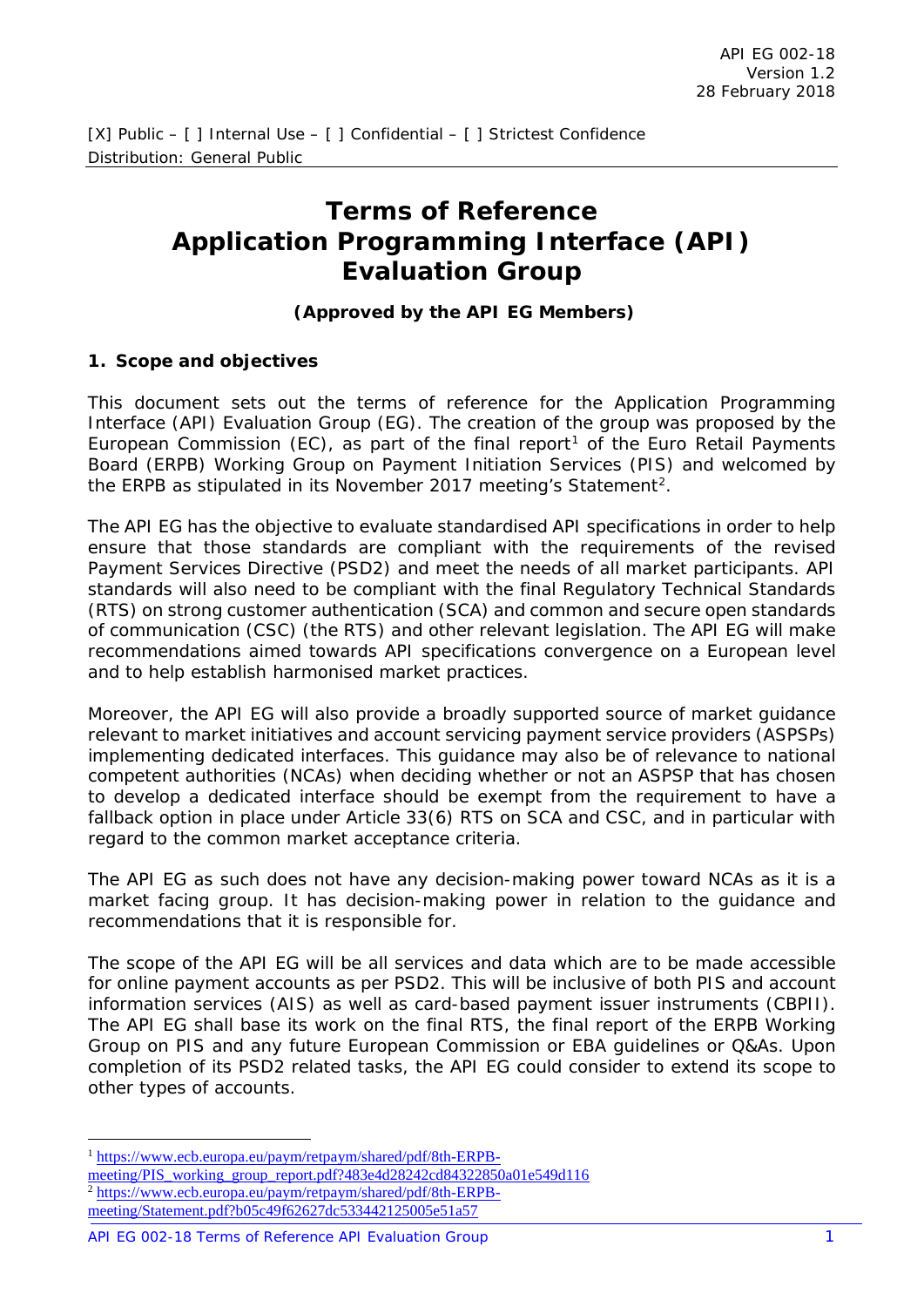# **2. Deliverables and time horizon**

The API EG shall focus on the following activities and deliverables:

- Define objective API evaluation criteria and guidance, including the scope of information to be provided, implementation of authentication processes and PSU consent handling;
- Evaluate specific market API[3](#page-1-0) standardisation initiatives for conformance with the evaluation criteria and guidance, and to make recommendations to ensure that API standardisation initiatives fully meet the needs of all stakeholders;
- Evaluate representative examples of the practical implementation of specific API standardisation initiatives, i.e. specific APIs;
- Provide guidance to the market on key performance metrics, such as API security and performance requirements;
- Define high level principles and the market approach toward a common testing framework.

The NCAs, after having consulted the EBA, are responsible for the exemption of ASPSPs from having to provide the fall-back option. Where appropriate and possible, the EBA as observer on the API EG will convey the views of the group to the NCAs and provide feedback to the group.

The API EG shall commence its work in January 2018 and shall strive to as far as possible finalise its deliverables relevant to the evaluation of APIs by June 2018. Other deliverables and ongoing evaluation is expected to continue beyond June 2018, for example the work on a testing framework.

### **3. Composition**

The API EG's composition, as defined by the EC, shall consist of:

- Three ASPSP representatives (EBF, ESBG and EACB);
- Three third-party provider (TPPs) representatives;
- Three payment service user (PSU) representatives (EuroCommerce, Ecommerce Europe and BEUC);
- One representative from EMA;
- One representative from EPIF.

The representatives in this group have a duty to ensure that sufficient procedures are in place to enable them to consult with stakeholders within the market constituency that they represent.

The group will be co-chaired by one representative from the ASPSP community and one from the TPP community. The co-chairs shall be neutral and independent of the groups represented in the API EG. They will be responsible for proactively and objectively guiding the API EG in meeting its deliverables and ensuring coherence with its objectives. The co-chairs are elected and can be replaced by decision of the API EG.

<span id="page-1-0"></span><sup>&</sup>lt;sup>3</sup> The guidance provided by the API EG should also be relevant for ASPSPs that have implemented APIs not based on standards published by market API standardisation initiatives